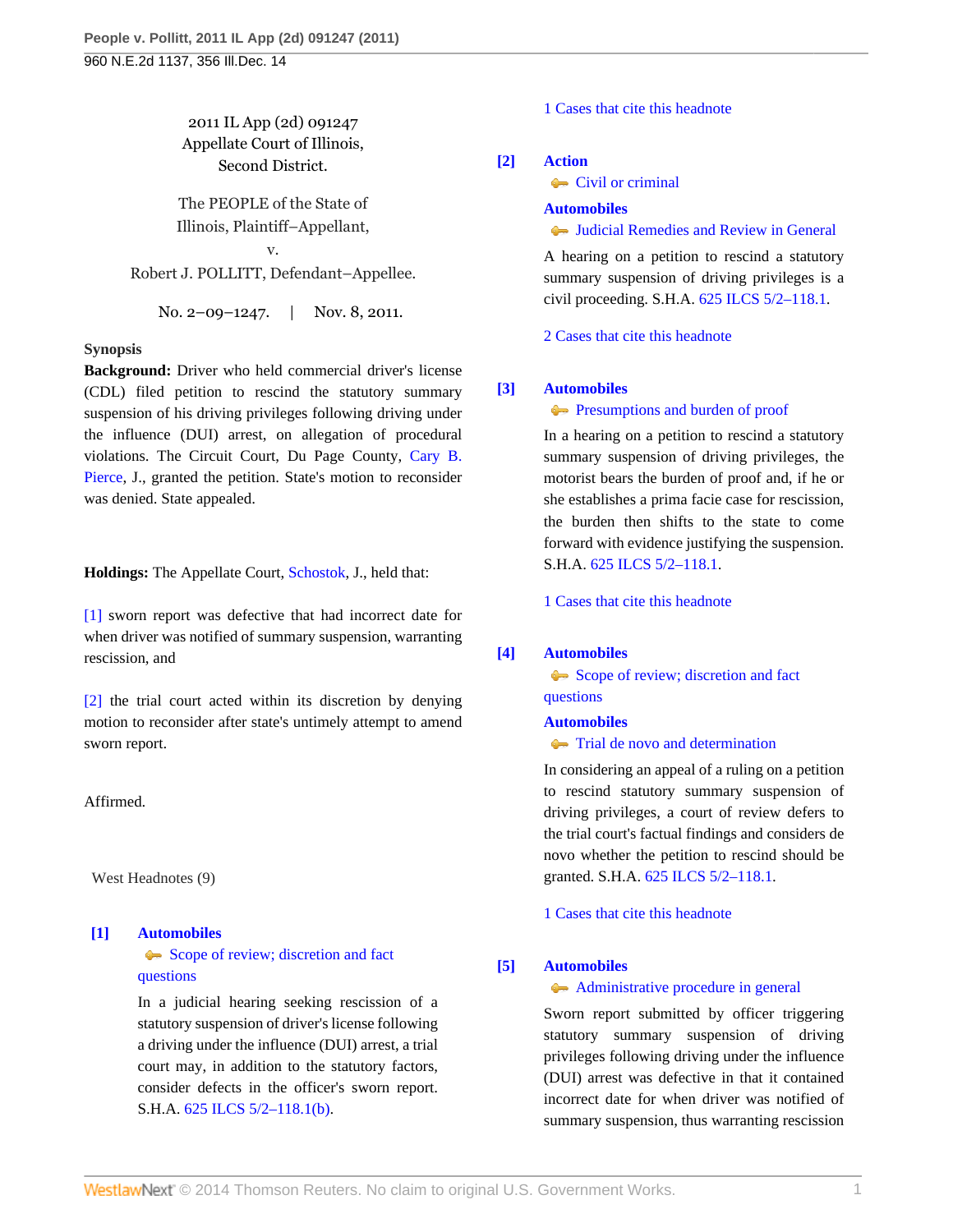of suspension; sworn report indicated that notice was given on a date that was one day prior to the actual breath test, the Secretary of State consequently commenced the suspension 46 days from the actual date that driver was given notice, and state did not move to amend so as to correct the purported scrivener's error. S.H.A. [625 ILCS 5/2–118.1](http://www.westlaw.com/Link/Document/FullText?findType=L&pubNum=1000008&cite=IL625S5%2f2-118.1&originatingDoc=Iaec2b7810bdd11e1bc27967e57e99458&refType=LQ&originationContext=document&vr=3.0&rs=cblt1.0&transitionType=DocumentItem&contextData=(sc.Search)), [5/11–501.1.](http://www.westlaw.com/Link/Document/FullText?findType=L&pubNum=1000008&cite=IL625S5%2f11-501.1&originatingDoc=Iaec2b7810bdd11e1bc27967e57e99458&refType=LQ&originationContext=document&vr=3.0&rs=cblt1.0&transitionType=DocumentItem&contextData=(sc.Search))

[2 Cases that cite this headnote](http://www.westlaw.com/Link/RelatedInformation/DocHeadnoteLink?docGuid=Iaec2b7810bdd11e1bc27967e57e99458&headnoteId=202648782300520120515210009&originationContext=document&vr=3.0&rs=cblt1.0&transitionType=CitingReferences&contextData=(sc.Search))

### <span id="page-1-0"></span>**[\[6\]](#page-4-1) [Automobiles](http://www.westlaw.com/Browse/Home/KeyNumber/48A/View.html?docGuid=Iaec2b7810bdd11e1bc27967e57e99458&originationContext=document&vr=3.0&rs=cblt1.0&transitionType=DocumentItem&contextData=(sc.Search))**

#### **[Trial de novo and determination](http://www.westlaw.com/Browse/Home/KeyNumber/48Ak144.2(4)/View.html?docGuid=Iaec2b7810bdd11e1bc27967e57e99458&originationContext=document&vr=3.0&rs=cblt1.0&transitionType=DocumentItem&contextData=(sc.Search))**

Trial court acted within its discretion by denying the state's motion to reconsider order to rescind statutory summary suspension of driving privileges due to defects in officer's sworn report and resulting consequences, although defects could have been corrected by amendment of the report, where the state did not move to amend the report before or at the hearing on the petition to rescind, but moved to amend it after the judgment. S.H.A. [625 ILCS 5/2–118.1,](http://www.westlaw.com/Link/Document/FullText?findType=L&pubNum=1000008&cite=IL625S5%2f2-118.1&originatingDoc=Iaec2b7810bdd11e1bc27967e57e99458&refType=LQ&originationContext=document&vr=3.0&rs=cblt1.0&transitionType=DocumentItem&contextData=(sc.Search)) [5/11–](http://www.westlaw.com/Link/Document/FullText?findType=L&pubNum=1000008&cite=IL625S5%2f11-501.1&originatingDoc=Iaec2b7810bdd11e1bc27967e57e99458&refType=LQ&originationContext=document&vr=3.0&rs=cblt1.0&transitionType=DocumentItem&contextData=(sc.Search)) [501.1](http://www.westlaw.com/Link/Document/FullText?findType=L&pubNum=1000008&cite=IL625S5%2f11-501.1&originatingDoc=Iaec2b7810bdd11e1bc27967e57e99458&refType=LQ&originationContext=document&vr=3.0&rs=cblt1.0&transitionType=DocumentItem&contextData=(sc.Search)).

[1 Cases that cite this headnote](http://www.westlaw.com/Link/RelatedInformation/DocHeadnoteLink?docGuid=Iaec2b7810bdd11e1bc27967e57e99458&headnoteId=202648782300620120515210009&originationContext=document&vr=3.0&rs=cblt1.0&transitionType=CitingReferences&contextData=(sc.Search))

## <span id="page-1-1"></span>**[\[7\]](#page-4-2) [Appeal and Error](http://www.westlaw.com/Browse/Home/KeyNumber/30/View.html?docGuid=Iaec2b7810bdd11e1bc27967e57e99458&originationContext=document&vr=3.0&rs=cblt1.0&transitionType=DocumentItem&contextData=(sc.Search)) [Cases Triable in Appellate Court](http://www.westlaw.com/Browse/Home/KeyNumber/30k893/View.html?docGuid=Iaec2b7810bdd11e1bc27967e57e99458&originationContext=document&vr=3.0&rs=cblt1.0&transitionType=DocumentItem&contextData=(sc.Search))**

#### **[Appeal and Error](http://www.westlaw.com/Browse/Home/KeyNumber/30/View.html?docGuid=Iaec2b7810bdd11e1bc27967e57e99458&originationContext=document&vr=3.0&rs=cblt1.0&transitionType=DocumentItem&contextData=(sc.Search))**

# [New Trial or Rehearing](http://www.westlaw.com/Browse/Home/KeyNumber/30k976/View.html?docGuid=Iaec2b7810bdd11e1bc27967e57e99458&originationContext=document&vr=3.0&rs=cblt1.0&transitionType=DocumentItem&contextData=(sc.Search))

The denial of a motion to reconsider based only on the trial court's application of existing law is reviewed de novo; however, where the denial of a motion to reconsider is based on new matters, such as additional facts or new arguments or legal theories that were not presented during the course of the proceedings leading to the issuance of the order being challenged, the abuse of discretion standard applies.

[2 Cases that cite this headnote](http://www.westlaw.com/Link/RelatedInformation/DocHeadnoteLink?docGuid=Iaec2b7810bdd11e1bc27967e57e99458&headnoteId=202648782300720120515210009&originationContext=document&vr=3.0&rs=cblt1.0&transitionType=CitingReferences&contextData=(sc.Search))

### <span id="page-1-2"></span>**[\[8\]](#page-4-3) [Appeal and Error](http://www.westlaw.com/Browse/Home/KeyNumber/30/View.html?docGuid=Iaec2b7810bdd11e1bc27967e57e99458&originationContext=document&vr=3.0&rs=cblt1.0&transitionType=DocumentItem&contextData=(sc.Search))**

### **[Abuse of discretion](http://www.westlaw.com/Browse/Home/KeyNumber/30k946/View.html?docGuid=Iaec2b7810bdd11e1bc27967e57e99458&originationContext=document&vr=3.0&rs=cblt1.0&transitionType=DocumentItem&contextData=(sc.Search))**

In determining whether the trial court abused its discretion, the question is not whether the reviewing court agrees with the trial court, but

whether the trial court acted arbitrarily without the employment of conscientious judgment or, in view of all the circumstances, exceeded the bounds of reason and ignored recognized principles of law so that substantial prejudice resulted.

### [Cases that cite this headnote](http://www.westlaw.com/Link/RelatedInformation/DocHeadnoteLink?docGuid=Iaec2b7810bdd11e1bc27967e57e99458&headnoteId=202648782300820120515210009&originationContext=document&vr=3.0&rs=cblt1.0&transitionType=CitingReferences&contextData=(sc.Search))

### <span id="page-1-3"></span>**[\[9\]](#page-5-0) [Automobiles](http://www.westlaw.com/Browse/Home/KeyNumber/48A/View.html?docGuid=Iaec2b7810bdd11e1bc27967e57e99458&originationContext=document&vr=3.0&rs=cblt1.0&transitionType=DocumentItem&contextData=(sc.Search))**

### [Administrative procedure in general](http://www.westlaw.com/Browse/Home/KeyNumber/48Ak144.2(1)/View.html?docGuid=Iaec2b7810bdd11e1bc27967e57e99458&originationContext=document&vr=3.0&rs=cblt1.0&transitionType=DocumentItem&contextData=(sc.Search))

In a proceeding on statutory summary suspension of driving privileges, the sworn report that officer submits to Secretary of State is effectively the complaint; after judgment, a complaint may be amended only to conform to the proofs. S.H.A. [625 ILCS 5/2–118.1](http://www.westlaw.com/Link/Document/FullText?findType=L&pubNum=1000008&cite=IL625S5%2f2-118.1&originatingDoc=Iaec2b7810bdd11e1bc27967e57e99458&refType=LQ&originationContext=document&vr=3.0&rs=cblt1.0&transitionType=DocumentItem&contextData=(sc.Search)), [5/11–](http://www.westlaw.com/Link/Document/FullText?findType=L&pubNum=1000008&cite=IL625S5%2f11-501.1&originatingDoc=Iaec2b7810bdd11e1bc27967e57e99458&refType=LQ&originationContext=document&vr=3.0&rs=cblt1.0&transitionType=DocumentItem&contextData=(sc.Search)) [501.1](http://www.westlaw.com/Link/Document/FullText?findType=L&pubNum=1000008&cite=IL625S5%2f11-501.1&originatingDoc=Iaec2b7810bdd11e1bc27967e57e99458&refType=LQ&originationContext=document&vr=3.0&rs=cblt1.0&transitionType=DocumentItem&contextData=(sc.Search)).

[1 Cases that cite this headnote](http://www.westlaw.com/Link/RelatedInformation/DocHeadnoteLink?docGuid=Iaec2b7810bdd11e1bc27967e57e99458&headnoteId=202648782300920120515210009&originationContext=document&vr=3.0&rs=cblt1.0&transitionType=CitingReferences&contextData=(sc.Search))

#### **Attorneys and Law Firms**

**\*1138** [Joseph E. Birkett,](http://www.westlaw.com/Link/Document/FullText?findType=h&pubNum=176284&cite=0124634501&originatingDoc=Iaec2b7810bdd11e1bc27967e57e99458&refType=RQ&originationContext=document&vr=3.0&rs=cblt1.0&transitionType=DocumentItem&contextData=(sc.Search)) Du Page County State's Attorney, [Lisa A. Hoffman](http://www.westlaw.com/Link/Document/FullText?findType=h&pubNum=176284&cite=0215767401&originatingDoc=Iaec2b7810bdd11e1bc27967e57e99458&refType=RQ&originationContext=document&vr=3.0&rs=cblt1.0&transitionType=DocumentItem&contextData=(sc.Search)), Assistant **\*1139** State's Attorney, [Lawrence M. Bauer](http://www.westlaw.com/Link/Document/FullText?findType=h&pubNum=176284&cite=0182654301&originatingDoc=Iaec2b7810bdd11e1bc27967e57e99458&refType=RQ&originationContext=document&vr=3.0&rs=cblt1.0&transitionType=DocumentItem&contextData=(sc.Search)), Deputy Director, [Gregory L. Slovacek,](http://www.westlaw.com/Link/Document/FullText?findType=h&pubNum=176284&cite=0128388501&originatingDoc=Iaec2b7810bdd11e1bc27967e57e99458&refType=RQ&originationContext=document&vr=3.0&rs=cblt1.0&transitionType=DocumentItem&contextData=(sc.Search)) State's Attorneys Appellate Prosecutor, for People.

[Robert F. Stringini](http://www.westlaw.com/Link/Document/FullText?findType=h&pubNum=176284&cite=0288500801&originatingDoc=Iaec2b7810bdd11e1bc27967e57e99458&refType=RQ&originationContext=document&vr=3.0&rs=cblt1.0&transitionType=DocumentItem&contextData=(sc.Search)), [Michael J. Garvey,](http://www.westlaw.com/Link/Document/FullText?findType=h&pubNum=176284&cite=0295459501&originatingDoc=Iaec2b7810bdd11e1bc27967e57e99458&refType=RQ&originationContext=document&vr=3.0&rs=cblt1.0&transitionType=DocumentItem&contextData=(sc.Search)) Stringini & Garvey, P.C., Addison, for Robert Pollitt.

### **Opinion**

#### **OPINION**

Justice [SCHOSTOK](http://www.westlaw.com/Link/Document/FullText?findType=h&pubNum=176284&cite=0120049801&originatingDoc=Iaec2b7810bdd11e1bc27967e57e99458&refType=RQ&originationContext=document&vr=3.0&rs=cblt1.0&transitionType=DocumentItem&contextData=(sc.Search)) delivered the judgment of the court, with opinion.

**\*\*16** ¶ 1 The State appeals from the October 16, 2009, order of the circuit court of Du Page County that granted the petition of the defendant, Robert Pollitt, to rescind the statutory summary suspension of his driving privileges. The State also appeals from the November 10, 2009, order of the circuit court that denied its motion to reconsider. We affirm.

¶ 2 On September 2, 2009, at 10:25 p.m., the defendant was arrested for driving under the influence (DUI) ([625](http://www.westlaw.com/Link/Document/FullText?findType=L&pubNum=1000008&cite=IL625S5%2f11-501&originatingDoc=Iaec2b7810bdd11e1bc27967e57e99458&refType=SP&originationContext=document&vr=3.0&rs=cblt1.0&transitionType=DocumentItem&contextData=(sc.Search)#co_pp_7b9b000044381)) [ILCS 5/11–501\(a\)\(1\),](http://www.westlaw.com/Link/Document/FullText?findType=L&pubNum=1000008&cite=IL625S5%2f11-501&originatingDoc=Iaec2b7810bdd11e1bc27967e57e99458&refType=SP&originationContext=document&vr=3.0&rs=cblt1.0&transitionType=DocumentItem&contextData=(sc.Search)#co_pp_7b9b000044381) [\(a\)\(2\)](http://www.westlaw.com/Link/Document/FullText?findType=L&pubNum=1000008&cite=IL625S5%2f11-501&originatingDoc=Iaec2b7810bdd11e1bc27967e57e99458&refType=SP&originationContext=document&vr=3.0&rs=cblt1.0&transitionType=DocumentItem&contextData=(sc.Search)#co_pp_d86d0000be040) (West 2006)), speeding ([625](http://www.westlaw.com/Link/Document/FullText?findType=L&pubNum=1000008&cite=IL625S5%2f11-601&originatingDoc=Iaec2b7810bdd11e1bc27967e57e99458&refType=SP&originationContext=document&vr=3.0&rs=cblt1.0&transitionType=DocumentItem&contextData=(sc.Search)#co_pp_a83b000018c76)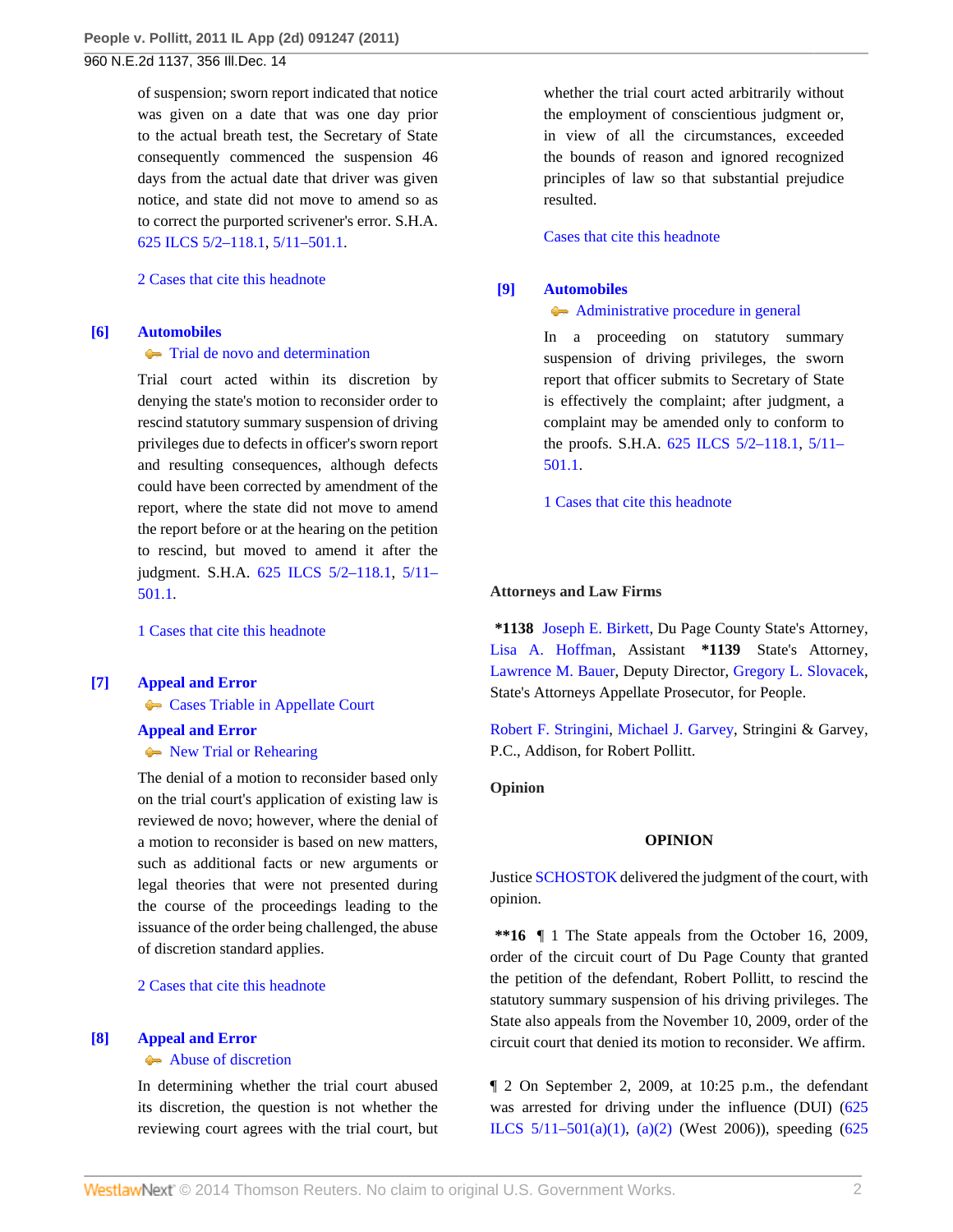[ILCS 5/11–601\(b\)](http://www.westlaw.com/Link/Document/FullText?findType=L&pubNum=1000008&cite=IL625S5%2f11-601&originatingDoc=Iaec2b7810bdd11e1bc27967e57e99458&refType=SP&originationContext=document&vr=3.0&rs=cblt1.0&transitionType=DocumentItem&contextData=(sc.Search)#co_pp_a83b000018c76) (West 2006)), and failure to signal when required [\(625 ILCS 5/11–804 \(West 2006\)](http://www.westlaw.com/Link/Document/FullText?findType=L&pubNum=1000008&cite=IL625S5%2f11-804&originatingDoc=Iaec2b7810bdd11e1bc27967e57e99458&refType=LQ&originationContext=document&vr=3.0&rs=cblt1.0&transitionType=DocumentItem&contextData=(sc.Search))). The defendant was transported to the Addison police department. Also on September 2, 2009, at 11:29 p.m., the arresting officer warned the defendant about the consequences of submitting to a blood, breath, or urine chemical test. [625 ILCS 5/11–501.1\(c\)](http://www.westlaw.com/Link/Document/FullText?findType=L&pubNum=1000008&cite=IL625S5%2f11-501.1&originatingDoc=Iaec2b7810bdd11e1bc27967e57e99458&refType=SP&originationContext=document&vr=3.0&rs=cblt1.0&transitionType=DocumentItem&contextData=(sc.Search)#co_pp_4b24000003ba5) (West 2006). The defendant agreed to submit to a breath test. The breath test readout ticket indicated that the defendant took the test at 12:11 a.m. on September 3, 2009, and that he had a blood alcohol content of 0.144. The officer subsequently completed a document entitled "law enforcement sworn report." The report indicated that the defendant submitted to a breath test on September 3, 2009, but that the defendant was given notice of the statutory summary suspension of his driver's license on September 2, 2009. The officer submitted a copy of the sworn report to the Secretary of State's office and the clerk of the circuit court. The defendant received notice from the Secretary of State that the suspension would begin October 18, 2009.

¶ 3 On September 11, 2009, the defendant filed a petition to rescind the statutory summary suspension of his driving privileges, challenging only whether the officer had a proper basis to stop and investigate him for a DUI violation. The petition did not indicate that the defendant was challenging the suspension on the basis of defects in the sworn report. On October 2, 2009, the parties appeared in court and, at the defendant's request, the case was continued to October 16, 2009.

¶ 4 On October 16, 2009, the parties appeared for a hearing on the defendant's petition. The defendant noted that although the breath test was administered at 12:11 a.m. on September 3, 2009, the officer's sworn report indicated that the notice of statutory summary suspension was given on September 2, 2009. The defendant further noted that, pursuant to the Illinois Vehicle Code (the Code)  $(625$  ILCS  $5/11-501.1(g)$  (West 2006)), his suspension was required "to take effect on the 46th day following the date the notice of the statutory summary suspension was given." The defendant argued that, because of that error, the Secretary of State was suspending his license a day early, namely, as of October 18, 2009, rather than October 19, 2009. The defendant held a commercial driver's license (CDL) and he argued that starting his suspension a day early was a violation of his right to due process. The defendant also noted that the officer did not mark the box to indicate that the notice of suspension was served immediately upon the defendant after he failed the breath test.

¶ 5 The State argued that due process required only that a hearing on the defendant's **\*\*17 \*1140** petition to rescind be held within 30 days of the filing of his petition. The defendant was afforded an opportunity for such a hearing. The State argued that there was no case law to support the proposition that starting a suspension 45 days, rather than 46 days, after the requisite notice entitled a defendant to a rescission. The State also argued that "in regards to the box not being checked, I will have the trooper come in here and testify that he personally served the defendant." However, the State never called the trooper to testify.

¶ 6 Ultimately, the trial court found as follows:

"the consequences of this scrivener's error or whatever is not curable by any other mechanism but the Court using its equitable powers to rescind. I mean, it probably technically is against the intent of the legislature. However, it is clearly in violation of the 46 days.

There is no other relief that can be given this defendant civilly against the Secretary of State or the State Police or the prosecutors because of the 24 [-hour] loss of his privilege to drive. Therefore, I find it to be a critical mistake that cannot be amended, and there's no other relief available for the defendant to cure this, so I'm going to rescind it."

Thereafter, the State requested one week to file a motion to reconsider. The trial court granted that request but noted that it was going to enter the rescission.

¶ 7 On October 20, 2009, the State filed a motion to reconsider the trial court's October 16, 2009, ruling. The State argued that there were only four grounds upon which a suspension could be rescinded (see  $625$  ILCS  $5/2-118.1(b)$  (West 2006)) and that a suspension starting 45 days after notice was given was not one of those reasons. The State argued that the purpose of the 46–day delay was to give a driver an opportunity to stop an improper suspension from taking effect. The State argued that the defendant had that opportunity, as he had filed a petition to rescind and had two opportunities for hearing on the petition. The State further argued that misdating a sworn report was a defect that could be cured by amending the sworn report. Accordingly, the State requested that the trial court vacate its order rescinding the defendant's summary suspension and immediately hold a suspension hearing, at which time the State could amend the report or, alternatively, reopen the proofs. In response, the defendant argued that the sworn report was fatally defective, that the State never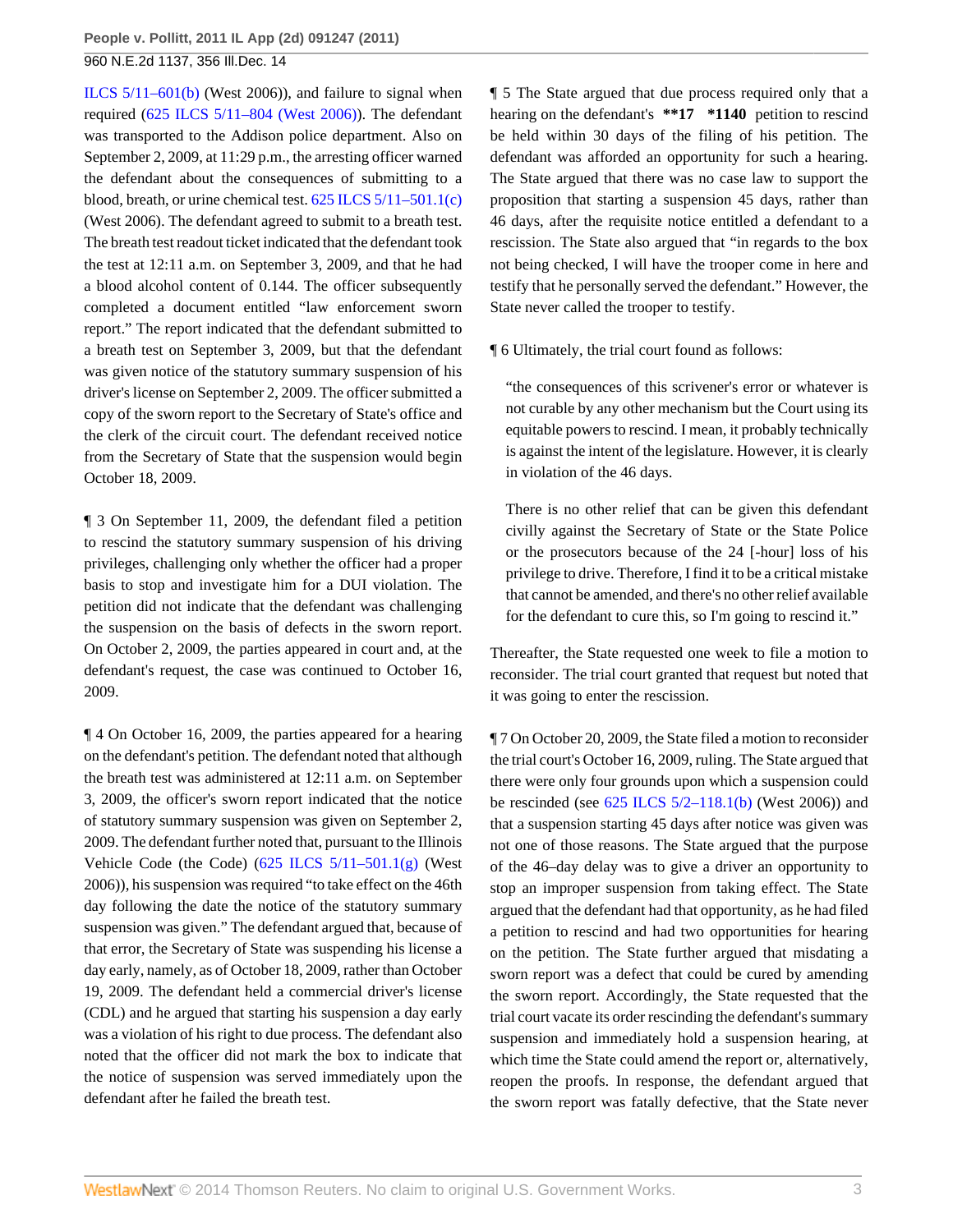attempted to amend the report, and that the rescission order should not be vacated.

¶ 8 On November 10, 2009, a hearing was held on the State's motion to reconsider. The defendant argued that his petition to rescind was filed on September 11, 2009, and that the State never made a motion to amend the sworn report. The defendant further argued that case law supported a rescission of a suspension based on a defective sworn report. The State argued that there was no case law providing that a defendant is entitled to 46 days' notice before his suspension begins. The State argued that a defendant is entitled only to a hearing before the suspension takes effect. The State also argued that it was entitled to amend the sworn report. Ultimately, the trial court found as follows:

"First of all, this is a motion to reconsider, and I'm not inclined to allow the State to amend any pleadings on a motion to reconsider which should have been done at the original hearing.

So I'm gonna deny the motion. It stays rescinded."

Thereafter, the State filed a timely notice of appeal.

**\*1141 \*\*18** ¶ 9 On appeal, the State argues that the trial court erred in granting the defendant's petition to rescind and in denying its motion to reconsider. In addition to raising the same arguments that were made before the trial court, the State argues that a defendant's reliance on "hypertechnicalities" as a basis to rescind a suspension violates the state's public policy to deter and remove drug-impaired drivers from the roadways. Additionally, the State argues that the trial court should have granted its motion to reconsider and allowed it an opportunity to amend the sworn report.

¶ 10 Section 11–501.1(a) of the Code provides that "[a]ny person who drives or is in actual physical control of a motor vehicle upon the public highways of this State shall be deemed to have given consent \* \* \* to a chemical test or tests of blood, breath, or urine for the purpose of determining the content of alcohol \* \* \* in the person's blood if arrested \* \* \* for [DUI]." [625 ILCS 5/11–501.1\(a\)](http://www.westlaw.com/Link/Document/FullText?findType=L&pubNum=1000008&cite=IL625S5%2f11-501.1&originatingDoc=Iaec2b7810bdd11e1bc27967e57e99458&refType=SP&originationContext=document&vr=3.0&rs=cblt1.0&transitionType=DocumentItem&contextData=(sc.Search)#co_pp_8b3b0000958a4) (West 2008). A motorist who is asked to submit to such testing shall be warned that his driving privileges will be summarily suspended if he (1) refuses testing or (2) submits to testing that reveals that the motorist's blood alcohol level is in excess of the legal limit. 625 ILCS  $5/11-501.1(c)$  (West 2008). If testing reveals a blood alcohol level in excess of the legal limit, "the law enforcement officer shall immediately submit a sworn report to the circuit court of venue and the Secretary of State, certifying that the test \* \* \* was \* \* \* requested under paragraph (a) and the \* \* \* testing\* \* \* disclosed an alcohol concentration of 0.08 or more."  $625$  ILCS  $5/11-501.1(d)$ (West 2008).

¶ 11 Furthermore, under section 11–501.1(e), the Secretary of State's office shall enter a summary suspension "[u]pon receipt of the sworn report of a law enforcement officer." [625 ILCS 5/11–501.1\(e\)](http://www.westlaw.com/Link/Document/FullText?findType=L&pubNum=1000008&cite=IL625S5%2f11-501.1&originatingDoc=Iaec2b7810bdd11e1bc27967e57e99458&refType=SP&originationContext=document&vr=3.0&rs=cblt1.0&transitionType=DocumentItem&contextData=(sc.Search)#co_pp_7fdd00001ca15) (West 2008). Section 11–501.1(f) requires the officer submitting the sworn report to "serve immediate notice of the statutory summary suspension on the person." [625 ILCS 5/11–501.1\(f\)](http://www.westlaw.com/Link/Document/FullText?findType=L&pubNum=1000008&cite=IL625S5%2f11-501.1&originatingDoc=Iaec2b7810bdd11e1bc27967e57e99458&refType=SP&originationContext=document&vr=3.0&rs=cblt1.0&transitionType=DocumentItem&contextData=(sc.Search)#co_pp_ae0d0000c5150) (West 2008). Section 11–  $501.1(g)$  provides, in turn, that the summary suspension "shall take effect on the 46th day following the date the notice of the statutory summary suspension was given to the person." [625](http://www.westlaw.com/Link/Document/FullText?findType=L&pubNum=1000008&cite=IL625S5%2f11-501.1&originatingDoc=Iaec2b7810bdd11e1bc27967e57e99458&refType=SP&originationContext=document&vr=3.0&rs=cblt1.0&transitionType=DocumentItem&contextData=(sc.Search)#co_pp_16f4000091d86) [ILCS 5/11–501.1\(g\)](http://www.westlaw.com/Link/Document/FullText?findType=L&pubNum=1000008&cite=IL625S5%2f11-501.1&originatingDoc=Iaec2b7810bdd11e1bc27967e57e99458&refType=SP&originationContext=document&vr=3.0&rs=cblt1.0&transitionType=DocumentItem&contextData=(sc.Search)#co_pp_16f4000091d86) (West 2008).

<span id="page-3-0"></span>**[\[1\]](#page-0-1)** ¶ 12 If a motorist's driving privileges are summarily suspended, the motorist may request a judicial hearing seeking rescission of that suspension. 625 ILCS 5/2-118.1 [\(West 2008\)](http://www.westlaw.com/Link/Document/FullText?findType=L&pubNum=1000008&cite=IL625S5%2f2-118.1&originatingDoc=Iaec2b7810bdd11e1bc27967e57e99458&refType=LQ&originationContext=document&vr=3.0&rs=cblt1.0&transitionType=DocumentItem&contextData=(sc.Search)). The scope of that hearing is limited to the issues of whether (1) the motorist was placed under arrest for DUI; (2) the arresting officer had reasonable grounds to believe that the motorist was driving under the influence; (3) the motorist, after proper warnings, refused to submit to testing; and (4) the motorist, after proper warnings, submitted to testing and the test revealed a blood alcohol concentration of 0.08 or greater. [625 ILCS 5/2–118.1\(b\)](http://www.westlaw.com/Link/Document/FullText?findType=L&pubNum=1000008&cite=IL625S5%2f2-118.1&originatingDoc=Iaec2b7810bdd11e1bc27967e57e99458&refType=SP&originationContext=document&vr=3.0&rs=cblt1.0&transitionType=DocumentItem&contextData=(sc.Search)#co_pp_a83b000018c76) (West 2008). However, the trial court may also consider defects in the officer's sworn report. *[People](http://www.westlaw.com/Link/Document/FullText?findType=Y&serNum=1988039405&pubNum=578&originationContext=document&vr=3.0&rs=cblt1.0&transitionType=DocumentItem&contextData=(sc.Search)) v. Badoud,* [122 Ill.2d 50, 54, 118 Ill.Dec. 407, 521 N.E.2d](http://www.westlaw.com/Link/Document/FullText?findType=Y&serNum=1988039405&pubNum=578&originationContext=document&vr=3.0&rs=cblt1.0&transitionType=DocumentItem&contextData=(sc.Search)) [884 \(1988\)](http://www.westlaw.com/Link/Document/FullText?findType=Y&serNum=1988039405&pubNum=578&originationContext=document&vr=3.0&rs=cblt1.0&transitionType=DocumentItem&contextData=(sc.Search)). "Upon the conclusion of the judicial hearing, the circuit court shall sustain or rescind the statutory summary suspension and immediately notify the Secretary of State." [625 ILCS 5/2–118.1\(b\)](http://www.westlaw.com/Link/Document/FullText?findType=L&pubNum=1000008&cite=IL625S5%2f2-118.1&originatingDoc=Iaec2b7810bdd11e1bc27967e57e99458&refType=SP&originationContext=document&vr=3.0&rs=cblt1.0&transitionType=DocumentItem&contextData=(sc.Search)#co_pp_a83b000018c76) (West 2008).

<span id="page-3-3"></span><span id="page-3-2"></span><span id="page-3-1"></span>**[\[2\]](#page-0-2) [\[3\]](#page-0-3) [\[4\]](#page-0-4)** ¶ 13 A hearing on a petition to rescind a statutory summary suspension of driving privileges is a civil proceeding. *People v. Wiley,* [333 Ill.App.3d 861, 863, 267](http://www.westlaw.com/Link/Document/FullText?findType=Y&serNum=2002579638&pubNum=578&originationContext=document&vr=3.0&rs=cblt1.0&transitionType=DocumentItem&contextData=(sc.Search)) [Ill.Dec. 484, 776 N.E.2d 856 \(2002\)](http://www.westlaw.com/Link/Document/FullText?findType=Y&serNum=2002579638&pubNum=578&originationContext=document&vr=3.0&rs=cblt1.0&transitionType=DocumentItem&contextData=(sc.Search)). The defendant bears the burden of proof and, if he or she establishes a *prima facie* case for rescission, the burden then shifts to the State to come forward with evidence **\*\*19 \*1142** justifying the suspension. *[Id.](http://www.westlaw.com/Link/Document/FullText?findType=Y&serNum=2002579638&originationContext=document&vr=3.0&rs=cblt1.0&transitionType=DocumentItem&contextData=(sc.Search))* In considering an appeal of a ruling on a petition to rescind, a court of review defers to the trial court's factual findings and considers *de novo* whether the petition to rescind should be granted. *[People v. Hacker,](http://www.westlaw.com/Link/Document/FullText?findType=Y&serNum=2018200375&pubNum=578&originationContext=document&vr=3.0&rs=cblt1.0&transitionType=DocumentItem&contextData=(sc.Search))* 388 Ill.App.3d [346, 350, 327 Ill.Dec. 671, 902 N.E.2d 792 \(2009\)](http://www.westlaw.com/Link/Document/FullText?findType=Y&serNum=2018200375&pubNum=578&originationContext=document&vr=3.0&rs=cblt1.0&transitionType=DocumentItem&contextData=(sc.Search)).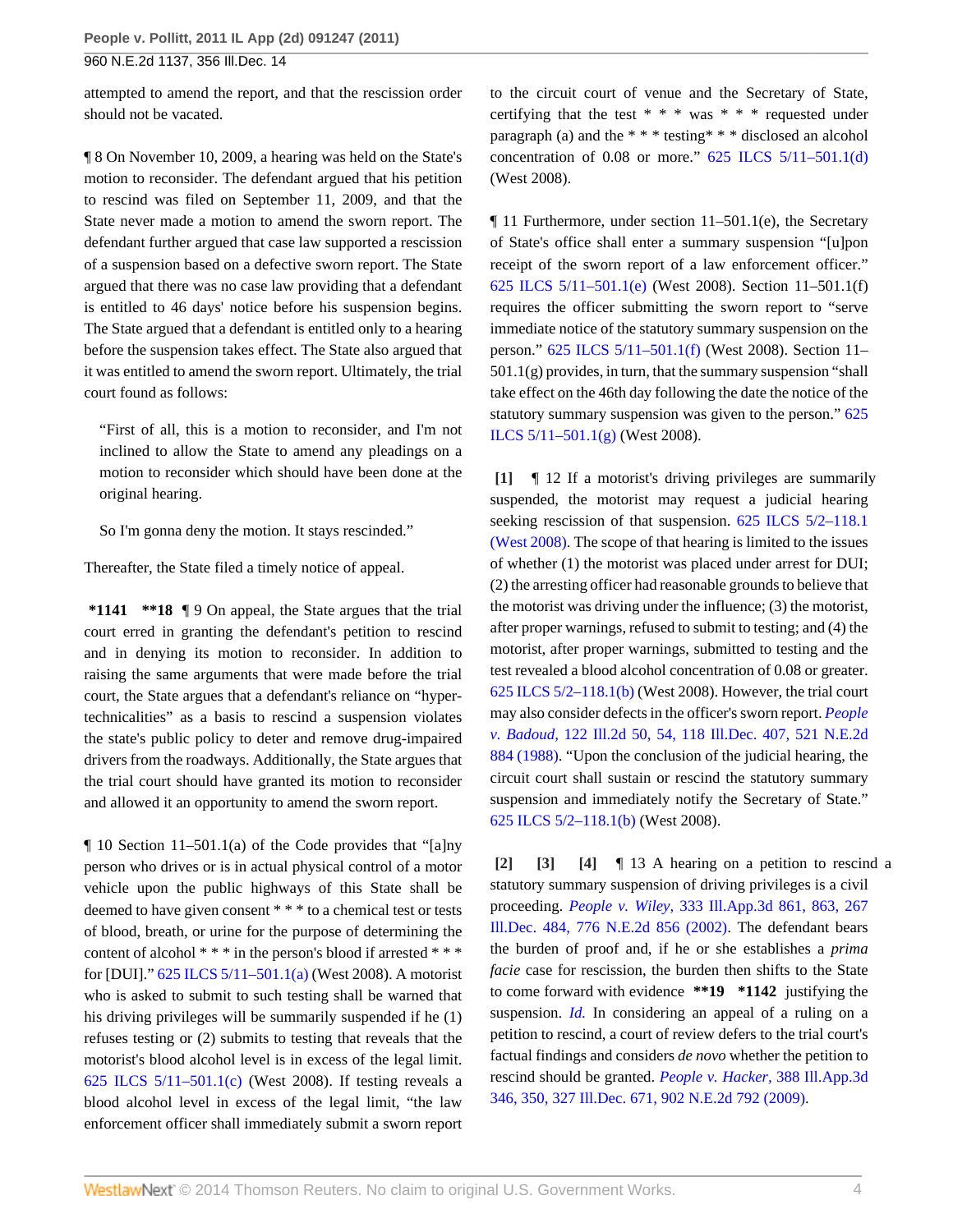¶ 14 In determining whether the trial court properly granted the defendant's petition to rescind, we find *[People v. Cooper,](http://www.westlaw.com/Link/Document/FullText?findType=Y&serNum=1988116275&pubNum=578&originationContext=document&vr=3.0&rs=cblt1.0&transitionType=DocumentItem&contextData=(sc.Search))* [174 Ill.App.3d 500, 124 Ill.Dec. 120, 528 N.E.2d 1011](http://www.westlaw.com/Link/Document/FullText?findType=Y&serNum=1988116275&pubNum=578&originationContext=document&vr=3.0&rs=cblt1.0&transitionType=DocumentItem&contextData=(sc.Search)) [\(1988\),](http://www.westlaw.com/Link/Document/FullText?findType=Y&serNum=1988116275&pubNum=578&originationContext=document&vr=3.0&rs=cblt1.0&transitionType=DocumentItem&contextData=(sc.Search)) instructive. In that case, Cooper was arrested for DUI on April 11, 1987, at 11 p.m. *Id.* [at 501, 124 Ill.Dec. 120,](http://www.westlaw.com/Link/Document/FullText?findType=Y&serNum=1988116275&pubNum=578&originationContext=document&vr=3.0&rs=cblt1.0&transitionType=DocumentItem&contextData=(sc.Search)) [528 N.E.2d 1011.](http://www.westlaw.com/Link/Document/FullText?findType=Y&serNum=1988116275&pubNum=578&originationContext=document&vr=3.0&rs=cblt1.0&transitionType=DocumentItem&contextData=(sc.Search)) Cooper agreed to take a breath test, which revealed that he had a blood alcohol content of 0.16. *[Id.](http://www.westlaw.com/Link/Document/FullText?findType=Y&serNum=1988116275&originationContext=document&vr=3.0&rs=cblt1.0&transitionType=DocumentItem&contextData=(sc.Search))* Cooper was notified of his statutory summary suspension and the police officer submitted a sworn report to the Secretary of State's office and the clerk of the circuit court. *Id.* [at 501–](http://www.westlaw.com/Link/Document/FullText?findType=Y&serNum=1988116275&pubNum=578&originationContext=document&vr=3.0&rs=cblt1.0&transitionType=DocumentItem&contextData=(sc.Search)) [02, 124 Ill.Dec. 120, 528 N.E.2d 1011.](http://www.westlaw.com/Link/Document/FullText?findType=Y&serNum=1988116275&pubNum=578&originationContext=document&vr=3.0&rs=cblt1.0&transitionType=DocumentItem&contextData=(sc.Search)) The sworn report was signed by the arresting officer and dated April 12, 1987. *Id.* [at 502, 124 Ill.Dec. 120, 528 N.E.2d 1011.](http://www.westlaw.com/Link/Document/FullText?findType=Y&serNum=1988116275&pubNum=578&originationContext=document&vr=3.0&rs=cblt1.0&transitionType=DocumentItem&contextData=(sc.Search)) The report indicated that the breath test was taken on April 12, 1987, at 1:11 a.m. *Id.* [at 501, 124 Ill.Dec. 120, 528 N.E.2d 1011.](http://www.westlaw.com/Link/Document/FullText?findType=Y&serNum=1988116275&pubNum=578&originationContext=document&vr=3.0&rs=cblt1.0&transitionType=DocumentItem&contextData=(sc.Search)) The report further indicated that Cooper was notified of his statutory summary suspension on April 11, 1987. *Id.* [at 502,](http://www.westlaw.com/Link/Document/FullText?findType=Y&serNum=1988116275&pubNum=578&originationContext=document&vr=3.0&rs=cblt1.0&transitionType=DocumentItem&contextData=(sc.Search)) [124 Ill.Dec. 120, 528 N.E.2d 1011.](http://www.westlaw.com/Link/Document/FullText?findType=Y&serNum=1988116275&pubNum=578&originationContext=document&vr=3.0&rs=cblt1.0&transitionType=DocumentItem&contextData=(sc.Search)) The defendant received notice from the Secretary of State that his suspension would begin May 27, 1987. *[Id.](http://www.westlaw.com/Link/Document/FullText?findType=Y&serNum=1988116275&originationContext=document&vr=3.0&rs=cblt1.0&transitionType=DocumentItem&contextData=(sc.Search))*

¶ 15 Cooper filed a petition to rescind his statutory summary suspension, which the trial court denied. *Id.* [at 501, 124](http://www.westlaw.com/Link/Document/FullText?findType=Y&serNum=1988116275&pubNum=578&originationContext=document&vr=3.0&rs=cblt1.0&transitionType=DocumentItem&contextData=(sc.Search)) [Ill.Dec. 120, 528 N.E.2d 1011.](http://www.westlaw.com/Link/Document/FullText?findType=Y&serNum=1988116275&pubNum=578&originationContext=document&vr=3.0&rs=cblt1.0&transitionType=DocumentItem&contextData=(sc.Search)) On appeal, the reviewing court held that an officer's sworn report "plays a unique role" in a statutory summary suspension proceeding. *Id.* [at 502, 124](http://www.westlaw.com/Link/Document/FullText?findType=Y&serNum=1988116275&pubNum=578&originationContext=document&vr=3.0&rs=cblt1.0&transitionType=DocumentItem&contextData=(sc.Search)) [Ill.Dec. 120, 528 N.E.2d 1011.](http://www.westlaw.com/Link/Document/FullText?findType=Y&serNum=1988116275&pubNum=578&originationContext=document&vr=3.0&rs=cblt1.0&transitionType=DocumentItem&contextData=(sc.Search)) "It is similar to a complaint in a civil case, the jurisdictional step which starts the proceeding." *Id.* [at 502, 124 Ill.Dec. 120, 528 N.E.2d 1011.](http://www.westlaw.com/Link/Document/FullText?findType=Y&serNum=1988116275&pubNum=578&originationContext=document&vr=3.0&rs=cblt1.0&transitionType=DocumentItem&contextData=(sc.Search)) As such, the reviewing court held as follows:

"In the instant case, the report shows on its face that notice of the suspension was given before the defendant completed the breathalyzer test. The notice defendant received from the Secretary of State's office stated that the suspension would begin 46 days from April 11, rather than April 12, when the breath test was administered. Since the sworn report is mandatory in order for the suspension to take effect, we must reverse the judgment of the circuit court continuing the suspension and remand the cause to that court." *Id.* [at 503, 124 Ill.Dec. 120, 528 N.E.2d 1011.](http://www.westlaw.com/Link/Document/FullText?findType=Y&serNum=1988116275&pubNum=578&originationContext=document&vr=3.0&rs=cblt1.0&transitionType=DocumentItem&contextData=(sc.Search))

The reviewing court noted that the State had never attempted to amend the report to correct the alleged scrivener's error. *[Id.](http://www.westlaw.com/Link/Document/FullText?findType=Y&serNum=1988116275&pubNum=578&originationContext=document&vr=3.0&rs=cblt1.0&transitionType=DocumentItem&contextData=(sc.Search))* [at 502, 124 Ill.Dec. 120, 528 N.E.2d 1011.](http://www.westlaw.com/Link/Document/FullText?findType=Y&serNum=1988116275&pubNum=578&originationContext=document&vr=3.0&rs=cblt1.0&transitionType=DocumentItem&contextData=(sc.Search))

¶ 16 Similarly, in *People v. Palacios,* [266 Ill.App.3d 341,](http://www.westlaw.com/Link/Document/FullText?findType=Y&serNum=1994190426&pubNum=578&originationContext=document&vr=3.0&rs=cblt1.0&transitionType=DocumentItem&contextData=(sc.Search)) [342, 203 Ill.Dec. 737, 640 N.E.2d 657 \(1994\),](http://www.westlaw.com/Link/Document/FullText?findType=Y&serNum=1994190426&pubNum=578&originationContext=document&vr=3.0&rs=cblt1.0&transitionType=DocumentItem&contextData=(sc.Search)) the trial court rescinded Palacios's statutory summary suspension because the sworn report did not indicate the date the notice of suspension was given to Palacios and the failure to include that information was jurisdictional. The State appealed, but the reviewing court affirmed the trial court's decision. *[Id.](http://www.westlaw.com/Link/Document/FullText?findType=Y&serNum=1994190426&pubNum=578&originationContext=document&vr=3.0&rs=cblt1.0&transitionType=DocumentItem&contextData=(sc.Search))* at [344, 203 Ill.Dec. 737, 640 N.E.2d 657.](http://www.westlaw.com/Link/Document/FullText?findType=Y&serNum=1994190426&pubNum=578&originationContext=document&vr=3.0&rs=cblt1.0&transitionType=DocumentItem&contextData=(sc.Search)) The reviewing court noted that, in the absence of a date indicating when the notice of suspension was given, the Secretary of State would be unable to impose the suspension 46 days later [\(625 ILCS](http://www.westlaw.com/Link/Document/FullText?findType=L&pubNum=1000008&cite=IL625S5%2f11-501.1&originatingDoc=Iaec2b7810bdd11e1bc27967e57e99458&refType=SP&originationContext=document&vr=3.0&rs=cblt1.0&transitionType=DocumentItem&contextData=(sc.Search)#co_pp_16f4000091d86) [5/11–501.1\(g\)](http://www.westlaw.com/Link/Document/FullText?findType=L&pubNum=1000008&cite=IL625S5%2f11-501.1&originatingDoc=Iaec2b7810bdd11e1bc27967e57e99458&refType=SP&originationContext=document&vr=3.0&rs=cblt1.0&transitionType=DocumentItem&contextData=(sc.Search)#co_pp_16f4000091d86) (West 2008)). *Id.* [at 343, 203 Ill.Dec. 737, 640](http://www.westlaw.com/Link/Document/FullText?findType=Y&serNum=1994190426&pubNum=578&originationContext=document&vr=3.0&rs=cblt1.0&transitionType=DocumentItem&contextData=(sc.Search)) [N.E.2d 657.](http://www.westlaw.com/Link/Document/FullText?findType=Y&serNum=1994190426&pubNum=578&originationContext=document&vr=3.0&rs=cblt1.0&transitionType=DocumentItem&contextData=(sc.Search)) The reviewing court further noted that there was no indication in the record that the State attempted to amend the sworn report prior to issuance of the suspension. *Id.* [at](http://www.westlaw.com/Link/Document/FullText?findType=Y&serNum=1994190426&pubNum=578&originationContext=document&vr=3.0&rs=cblt1.0&transitionType=DocumentItem&contextData=(sc.Search)) [344, 203 Ill.Dec. 737, 640 N.E.2d 657.](http://www.westlaw.com/Link/Document/FullText?findType=Y&serNum=1994190426&pubNum=578&originationContext=document&vr=3.0&rs=cblt1.0&transitionType=DocumentItem&contextData=(sc.Search)) The **\*\*20 \*1143** reviewing court held that the trial court properly rescinded the summary suspension because the sworn report failed to establish on its face the validity of the suspension. *[Id.](http://www.westlaw.com/Link/Document/FullText?findType=Y&serNum=1994190426&originationContext=document&vr=3.0&rs=cblt1.0&transitionType=DocumentItem&contextData=(sc.Search))*

<span id="page-4-0"></span>**[\[5\]](#page-0-0)** ¶ 17 Based on the holdings in *[Cooper](http://www.westlaw.com/Link/Document/FullText?findType=Y&serNum=1988116275&originationContext=document&vr=3.0&rs=cblt1.0&transitionType=DocumentItem&contextData=(sc.Search))* and *[Palacios,](http://www.westlaw.com/Link/Document/FullText?findType=Y&serNum=1994190426&originationContext=document&vr=3.0&rs=cblt1.0&transitionType=DocumentItem&contextData=(sc.Search))* the trial court did not err in granting the defendant's petition to rescind. The officer's sworn report failed to establish on its face the validity of the suspension because, as in *[Cooper,](http://www.westlaw.com/Link/Document/FullText?findType=Y&serNum=1988116275&originationContext=document&vr=3.0&rs=cblt1.0&transitionType=DocumentItem&contextData=(sc.Search))* the report indicated that notice was given before the defendant completed the breath test. Furthermore, because the sworn report indicated that notice was given on September 2, 2009, a day prior to the breath test, the Secretary of State commenced the suspension 46 days from September 2 rather than September 3, the actual date that the defendant was presumably given notice of the suspension. Finally, at the hearing, the State did not move to amend the sworn report. Accordingly, the trial court did not err in granting the defendant's petition to rescind.

<span id="page-4-3"></span><span id="page-4-2"></span><span id="page-4-1"></span>**[\[6\]](#page-1-0) [\[7\]](#page-1-1) [\[8\]](#page-1-2)** ¶ 18 The State's next contention on appeal is that the trial court erred in denying its motion to reconsider. The denial of a motion to reconsider based only on the trial court's application of existing law is reviewed *de novo. [Compton v. Country Mutual Insurance Co.,](http://www.westlaw.com/Link/Document/FullText?findType=Y&serNum=2015947793&pubNum=578&originationContext=document&vr=3.0&rs=cblt1.0&transitionType=DocumentItem&contextData=(sc.Search))* 382 [Ill.App.3d 323, 330, 320 Ill.Dec. 734, 887 N.E.2d 878 \(2008\).](http://www.westlaw.com/Link/Document/FullText?findType=Y&serNum=2015947793&pubNum=578&originationContext=document&vr=3.0&rs=cblt1.0&transitionType=DocumentItem&contextData=(sc.Search)) "However, where the denial of a motion to reconsider is based on new matters, such as additional facts or new arguments or legal theories that were not presented during the course of the proceedings leading to the issuance of the order being challenged, the abuse of discretion standard applies." *[Id.](http://www.westlaw.com/Link/Document/FullText?findType=Y&serNum=2015947793&originationContext=document&vr=3.0&rs=cblt1.0&transitionType=DocumentItem&contextData=(sc.Search))* In the present case, in moving to reconsider, the State requested an opportunity to either amend the sworn report or reopen the proofs. Accordingly, because the denial of the motion to reconsider was based on a request to admit additional facts, we must review it for an abuse of discretion. *[Id.](http://www.westlaw.com/Link/Document/FullText?findType=Y&serNum=2015947793&originationContext=document&vr=3.0&rs=cblt1.0&transitionType=DocumentItem&contextData=(sc.Search))* "In determining whether the trial court abused its discretion, 'the question is not whether the reviewing court agrees with the